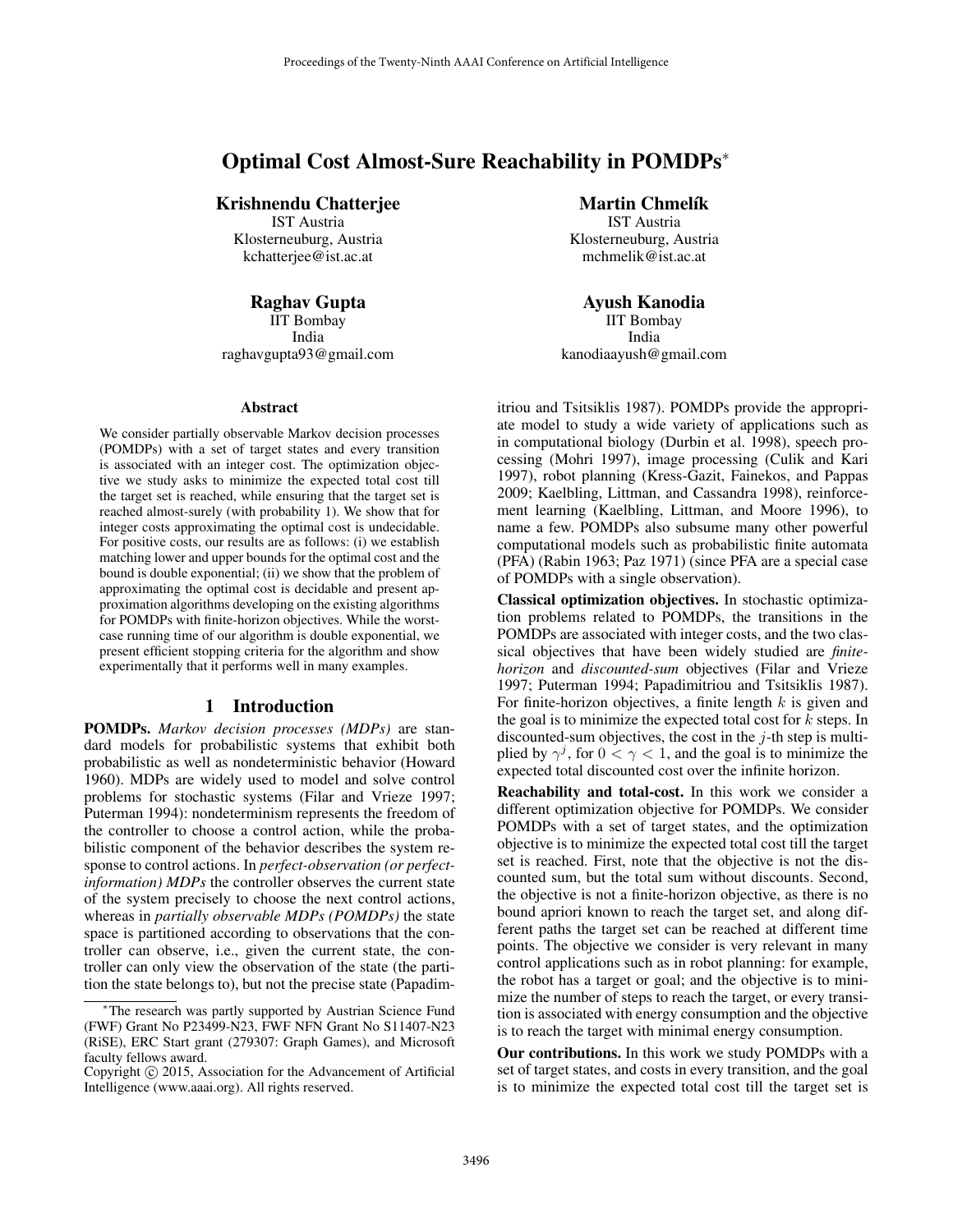reached, while ensuring that the target set is reached almostsurely (probability 1). Our results are as follows:

- 1. *(Integer costs).* We first show that if the costs are integers, then approximating the optimal cost is undecidable.
- 2. *(Positive integer costs).* Since the problem is undecidable for integer costs, we next consider that costs are positive integers. We first remark that if the costs are positive, and there is a positive probability not to reach the target set, then the expected total cost is infinite. Hence the expected total cost is not infinite only by ensuring that the target is reached almost-surely. First we establish a doubleexponential lower and upper bound for the expected optimal cost. We show that the approximation problem is decidable, and present approximation algorithms using the well-known algorithms for finite-horizon objectives.
- 3. *(Implementation).* Though we establish that in the worstcase the algorithm requires double-exponential time, we also present efficient stopping criteria for the algorithm, and experimentally show that the algorithm is efficient in several practical examples. We have implemented our approximation algorithms developing on the existing implementations for finite-horizon objectives, and present experimental results on a number of well-known examples.

*Comparison with Goal-POMDPs.* While there are several works for discounted POMDPs (Kurniawati, Hsu, and Lee 2008; Smith and Simmons 2004; Pineau et al. 2003), as mentioned above the problem we consider is different from discounted POMDPs. The most closely related works are Goal-MDPs and POMDPs (Bonet and Geffner 2009; Kolobov et al. 2011). The key differences are as follows: (a) our results for approximation apply to all POMDPs with positive integer costs, whereas the solution for Goal-POMDPs applies to a strict subclass of POMDPs (see Remark 5 in (Chatterjee et al. 2014)); and (b) we present asymptotically tight (double exponential) theoretical bounds on the expected optimal costs. Full proofs are available in (Chatterjee et al. 2014).

#### 2 Definitions

We present the definitions of POMDPs, strategies, objectives, and other basic notions required for our results. Throughout this work, we follow standard notations from (Puterman 1994; Littman 1996).

**Notations.** Given a finite set X, we denote by  $\mathcal{P}(X)$  the set of subsets of X, i.e.,  $\mathcal{P}(X)$  is the power set of X. A probability distribution f on X is a function  $f: X \to [0, 1]$ such that  $\sum_{x \in X} f(x) = 1$ , and we denote by  $\mathcal{D}(X)$  the set of all probability distributions on X. For  $f \in \mathcal{D}(X)$  we denote by  $\text{Supp}(f) = \{x \in X \mid f(x) > 0\}$  its support.

POMDPs. A *Partially Observable Markov Decision Process (POMDP)* is a tuple  $G = (S, A, \delta, Z, \mathcal{O}, \lambda_0)$  where: (i) S is a finite set of states; (ii)  $A$  is a finite alphabet of *actions*; (iii)  $\delta$  :  $S \times A \rightarrow \mathcal{D}(S)$  is a *probabilistic transition function* that given a state s and an action  $a \in A$ gives the probability distribution over the successor states, i.e.,  $\delta(s, a)(s')$  denotes the transition probability from s to  $s'$  given action  $a$ ; (iv)  $Z$  is a finite set of *observations*;

(v)  $\mathcal{O}: S \to \mathcal{Z}$  is an *observation function* that maps every state to an observation. For simplicity of presentation we consider without loss of generality a deterministic function, see Remark 1 in (Chatterjee et al. 2014) for probabilistic observations; and (vi)  $\lambda_0$  is a probability distribution for the initial state, and for all  $s, s' \in \text{Supp}(\lambda_0)$  we require that  $\mathcal{O}(s) = \mathcal{O}(s')$ . If the initial distribution is Dirac, we often write  $\lambda_0$  as  $s_0$  where  $s_0$  is the unique starting (or initial) state. Given  $s, s' \in S$  and  $a \in A$ , we also write  $\delta(s'|s, a)$  for  $\delta(s, a)(s')$ . A state s is *absorbing* if for all actions a we have  $\delta(s, a)(s) = 1$  (i.e., s is never left from s). For an observation z, we denote by  $\mathcal{O}^{-1}(z) = \{ s \in S \mid \mathcal{O}(s) = z \}$  the set of states with observation z. For a set  $U \subseteq S$  of states and  $Z \subseteq \mathcal{Z}$  of observations we denote  $\mathcal{O}(U) = \{z \in \mathcal{Z} \mid \exists s \in \mathcal{Z} \mid \exists s \in \mathcal{Z} \mid \exists s \in \mathcal{Z} \mid \exists s \in \mathcal{Z} \mid \exists s \in \mathcal{Z} \mid \exists s \in \mathcal{Z} \mid \exists s \in \mathcal{Z} \mid \exists s \in \mathcal{Z} \mid \exists s \in \mathcal{Z} \mid \exists s \in \mathcal{Z} \mid \exists s \in \mathcal{Z} \mid \exists s \in \mathcal{Z} \mid \exists s \$ U.  $\mathcal{O}(s) = z$  and  $\mathcal{O}^{-1}(Z) = \bigcup_{z \in Z} \mathcal{O}^{-1}(z)$ . A POMDP is a *perfect-observation (or perfect-information) MDP* if each state has a unique observation.

Plays, cones, and belief-supports. A *play* (or a path) in a POMDP is an infinite sequence  $(s_0, a_0, s_1, a_1, s_2, a_2, \ldots)$ of states and actions such that for all  $i \geq 0$  we have  $\delta(s_i, a_i)(s_{i+1}) > 0$  and  $s_0 \in \text{Supp}(\lambda_0)$ . We write  $\Omega$  for the set of all plays. For a finite prefix  $w \in (S \cdot A)^* \cdot S$ of a play, we denote by  $Cone(w)$  the set of plays with w as the prefix (i.e., the cone or cylinder of the prefix  $w$ ), and denote by  $Last(w)$  the last state of w. For a finite prefix  $w = (s_0, a_0, s_1, a_1, \ldots, s_n)$  we denote by  $\mathcal{O}(w) =$  $(\mathcal{O}(s_0), a_0, \mathcal{O}(s_1), a_1, \ldots, \mathcal{O}(s_n))$  the observation and action sequence associated with  $w$ . For a finite sequence  $\rho = (z_0, a_0, z_1, a_1, \dots, z_n)$  of observations and actions, the *belief-support*  $\mathcal{B}(\rho)$  after the prefix  $\rho$  is the set of states in which a finite prefix of a play can be after the sequence  $\rho$ of observations and actions, i.e.,  $\mathcal{B}(\rho) = \{s_n = \text{Last}(w) \mid$  $w = (s_0, a_0, s_1, a_1, \dots, s_n), w$  is a prefix of a play, and for all  $0 \leq i \leq n$ .  $\mathcal{O}(s_i) = z_i$ .

Strategies (or policies). A *strategy (or a policy)* is a recipe to extend prefixes of plays and is a function  $\sigma : (S \cdot A)^* \cdot S \to$  $\mathcal{D}(A)$  that given a finite history (i.e., a finite prefix of a play) selects a probability distribution over the actions. Since we consider POMDPs, strategies are *observation-based*, i.e., for all histories  $w = (s_0, a_0, s_1, a_1, \ldots, a_{n-1}, s_n)$  and  $w' =$  $(s'_0, a_0, s'_1, a_1, \ldots, a_{n-1}, s'_n)$  such that for all  $0 \le i \le n$ we have  $\mathcal{O}(s_i) = \mathcal{O}(s'_i)$  (i.e.,  $\mathcal{O}(w) = \mathcal{O}(w')$ ), we must have  $\sigma(w) = \sigma(w')$ . In other words, if the observation sequence is the same, then the strategy cannot distinguish between the prefixes and must play the same. A strategy  $\sigma$  is *belief-support based stationary* if it depends only on the current belief-support, i.e., whenever for two histories  $w$  and w', we have  $\mathcal{B}(\mathcal{O}(w)) = \mathcal{B}(\mathcal{O}(w'))$ , then  $\sigma(w) = \sigma(w')$ .

Probability and expectation measures. Given a strategy  $\sigma$  and a starting state s, the unique probability measure obtained given  $\sigma$  is denoted as  $\mathbb{P}_{s}^{\sigma}(\cdot)$ . We first define the measure  $\mu_s^{\sigma}(\cdot)$  on cones. For  $w = s$  we have  $\mu_s^{\sigma}(\text{Cone}(w)) = 1$ , and for  $w = s'$  where  $s \neq s'$  we have  $\mu_s^{\sigma}(\text{Cone}(w)) = 0$ ; and for  $w' = w \cdot a \cdot s$  we have  $\mu^{\sigma}_{s}({\sf Cone}(w')) = \mu^{\sigma}_{s}({\sf Cone}(w)) \cdot \sigma(w)(a) \cdot \delta({\sf Last}(w),a)(s).$ By Carathéodory's extension theorem, the function  $\mu_s^{\sigma}(\cdot)$ can be uniquely extended to a probability measure  $\mathbb{P}_{s}^{\sigma}(\cdot)$ over Borel sets of infinite plays (Billingsley 1995). We de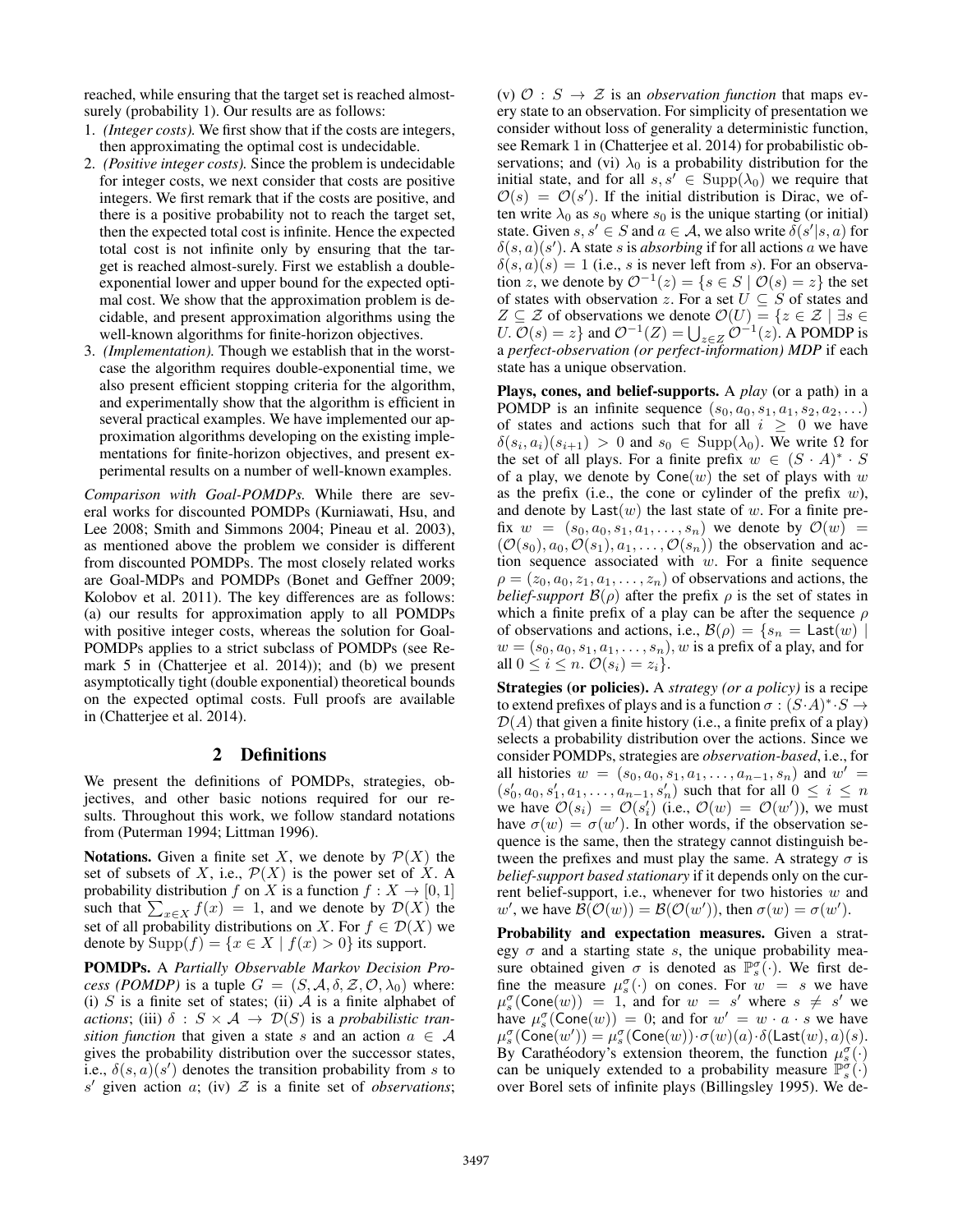note by  $\mathbb{E}_{s}^{\sigma}[\cdot]$  the expectation measure associated with the strategy  $\sigma$ . For an initial distribution  $\lambda_0$  we have  $\mathbb{P}^{\sigma}_{\lambda_0}(\cdot)$  = strategy b. For all finite distribution  $\lambda_0$  we have  $\mathbb{E}_{\lambda_0}$ <br>  $\sum_{s \in S} \lambda_0(s) \cdot \mathbb{P}_s^{\sigma}(\cdot)$  and  $\mathbb{E}_{\lambda_0}^{\sigma}[\cdot] = \sum_{s \in S} \lambda_0(s) \cdot \mathbb{E}_{s}^{\sigma}[\cdot]$ .

Objectives. We consider the following objectives.

- *Reachability objectives.* A *reachability objective* in a POMDP G is a measurable set  $\varphi \subseteq \Omega$  of plays and is defined as follows: given a set  $T \subseteq S$  of *target* states, the *reachability* objective Reach $(T)$  =  $\{(s_0, a_0, s_1, a_1, s_2, \ldots) \in \Omega \mid \exists i \geq 0 : s_i \in T\}$  requires that a target state in  $T$  is visited at least once.
- *Total-cost and finite-length total-cost objectives.* A *totalcost* objective is defined as follows: Let G be a POMDP with a set of absorbing target states T and a *cost* function c :  $S \times A \rightarrow \mathbb{Z}$  that assigns integer-valued weights to all states and actions such that for all states  $t \in T$  and all actions  $a \in \mathcal{A}$  we have  $c(t, a) = 0$ . The total-cost  $\sum_{i=0}^{\infty}$  c(s<sub>i</sub>, a<sub>i</sub>) the sum of the costs of the play. To anaof a play  $\rho = (s_0, a_0, s_1, a_1, s_2, a_2, ...)$  is  $\text{Total}(\rho) =$ lyze total-cost objectives we will also require finite-length total-cost objectives, that for a given length  $k$  sum the total costs upto length  $k$ ; i.e.,  $\textsf{Total}_k(\rho) = \sum_{i=0}^k \mathsf{c}(s_i, a_i)$ .

Almost-sure winning. Given a POMDP G with a reachability objective Reach(T) a strategy σ is *almost-sure winning* iff  $\mathbb{P}^{\sigma}_{\lambda_0}(\mathsf{Reach}(T)) = 1$ . We will denote by  $\mathsf{Almost}_G(T)$  the set of almost-sure winning strategies in POMDP G for the objective Reach $(T)$ . Given a set U such that all states in U have the same observation, a strategy is almost-sure winning from U, if given the uniform probability distribution  $\lambda_U$  over U we have  $\mathbb{P}^{\sigma}_{\lambda_U}(\text{Reach}(T)) = 1$ ; i.e., the strategy ensures almost-sure winning if the starting belief-support is U.

Optimal cost under almost-sure winning and approx**imations.** Given a POMDP  $G$  with a reachability objective Reach $(T)$  and a cost function c we are interested in minimizing the expected total cost before reaching the target set  $T$ , while ensuring that the target set is reached almost-surely. Formally, the value of an almost-sure winning strategy  $\sigma \in$  Almost $_G(T)$  is the expectation  $Val(\sigma) =$  $\mathbb{E}^{\sigma}_{\lambda_0}$ [Total]. The *optimal cost* is defined as the infimum of expected costs among all almost-sure winning strategies: optCost =  $\inf_{\sigma \in \text{Almost}_G(T)} \text{Val}(\sigma)$ . We consider the computational problems of approximating optCost and compute strategies  $\sigma \in$  Almost<sub>G</sub>(T) such that the value Val( $\sigma$ ) approximates the optimal cost optCost. Formally, given  $\epsilon > 0$ , the *additive* approximation problem asks to compute a strategy  $\sigma \in$  Almost $_G(T)$  such that  $Val(\sigma) \leq optCost + \epsilon$ ; and the *multiplicative* approximation asks to compute a strategy  $\sigma \in \mathsf{Almost}_{G}(T)$  such that  $\mathsf{Val}(\sigma) \leq \mathsf{optCost} \cdot (1 + \epsilon)$ .

## 3 Approximation for Integer Costs

In this section we will show that the problem of approximating the optimal cost optCost is undecidable. We will show that deciding whether the optimal cost optCost is  $-\infty$  or not is undecidable in POMDPs with integer costs. We present a reduction from the standard undecidable problem for probabilistic finite automata (PFA). A PFA  $P = (S, \mathcal{A}, \delta, F, s_0)$ is a special case of a POMDP  $G = (S, \mathcal{A}, \delta, \mathcal{Z}, \mathcal{O}, s_0)$  with a single observation  $\mathcal{Z} = \{z\}$  such that for all states  $s \in S$ we have  $\mathcal{O}(s) = z$ . Moreover, the PFA proceeds for only finitely many steps, and has a set  $F$  of desired final states. The *strict emptiness problem* asks for the existence of a strategy  $w$  (a finite word over the alphabet  $A$ ) such that the measure of the runs ending in the desired final states  $F$  is strictly greater than  $\frac{1}{2}$ ; and the problem is undecidable (Paz 1971).

**Reduction.** Given a PFA  $P = (S, A, \delta, F, s_0)$  we construct a POMDP  $G = (S', \mathcal{A}', \delta', \mathcal{Z}, \mathcal{O}, s'_0)$  with a cost function c and a target set  $T$  such that there exists a word  $w \in A^*$ accepted with probability strictly greater than  $\frac{1}{2}$  in PFA P iff the optimal cost in the POMDP G is  $-\infty$ . Intuitively, the construction of the POMDP  $G$  is as follows: for every state  $s \in S$  of P we construct a pair of states  $(s, 1)$  and  $(s, -1)$  in S' with the property that  $(s, -1)$  can only be reached with a new action \$ (not in A) played in state  $(s, 1)$ . The transition function  $\delta'$  from the state  $(s, -1)$  mimics the transition function  $\delta$ , i.e.,  $\delta'((s, -1), a)((s', 1)) = \delta(s, a)(s')$ . The cost c of  $(s, 1)$  (resp.  $(s, -1)$ ) is 1 (resp. -1), ensuring the sum of the pair to be 0. We add a new available action  $#$ that when played in a final state reaches a newly added state good  $\in S^7$ , and when played in a non-final state reaches a newly added state bad  $\in S'$ . For states good and bad given action  $#$  the next state is the initial state; with negative cost −1 for good and positive cost 1 for bad. We introduce a single absorbing target state  $T = \{ \text{target} \}$  and give full power to the player to decide when to reach the target state from to the player to declue when to reach the target state from<br>the initial state, i.e., we introduce a new action  $\sqrt{ }$  that when played in the initial state deterministically reaches the target state target. Whenever an action is played in a state where it is not available, the POMDP reaches a losing absorbing state, i.e., an absorbing state with cost 1 on all actions. We show that if the answer to the strict emptiness problem is yes, then the optimal cost is  $-\infty$ , and conversely, if the answer is no, then the optimal cost is 1.

Theorem 1. *The problem of approximating the optimal cost in POMDPs with integer costs is undecidable for all*  $\epsilon > 0$ *both for additive and multiplicative approximation.*

## 4 Approximation for Positive Costs

In this section we consider positive cost functions, i.e., c :  $S \times A \rightarrow \mathbb{N}$  instead of c :  $S \times A \rightarrow \mathbb{Z}$ . Note that the transitions from the absorbing target states have cost 0 as the goal is to minimize the cost till the target set is reached. Theorem 1 established undecidability for integer costs, and we now show that for positive cost functions the approximation problem is decidable.

#### 4.1 Lower Bound on optCost

We present a double-exponential lower bound on optCost with respect to the number of states of the POMDP. We define a family of POMDPs  $\mathcal{F}(n)$ , for every n, with a single target state, such that there exists an almost-sure winning strategy, and for every almost-sure winning strategy the expected number of steps to reach the target state is doubleexponential in the number of states of the POMDP. Assigning cost 1 to every transition we get the lower bound.

Preliminary. The action set we consider consists of two symbols  $A = \{a, \# \}$ . The state space consists of an initial state  $s_0$ , a target state target, a losing absorbing state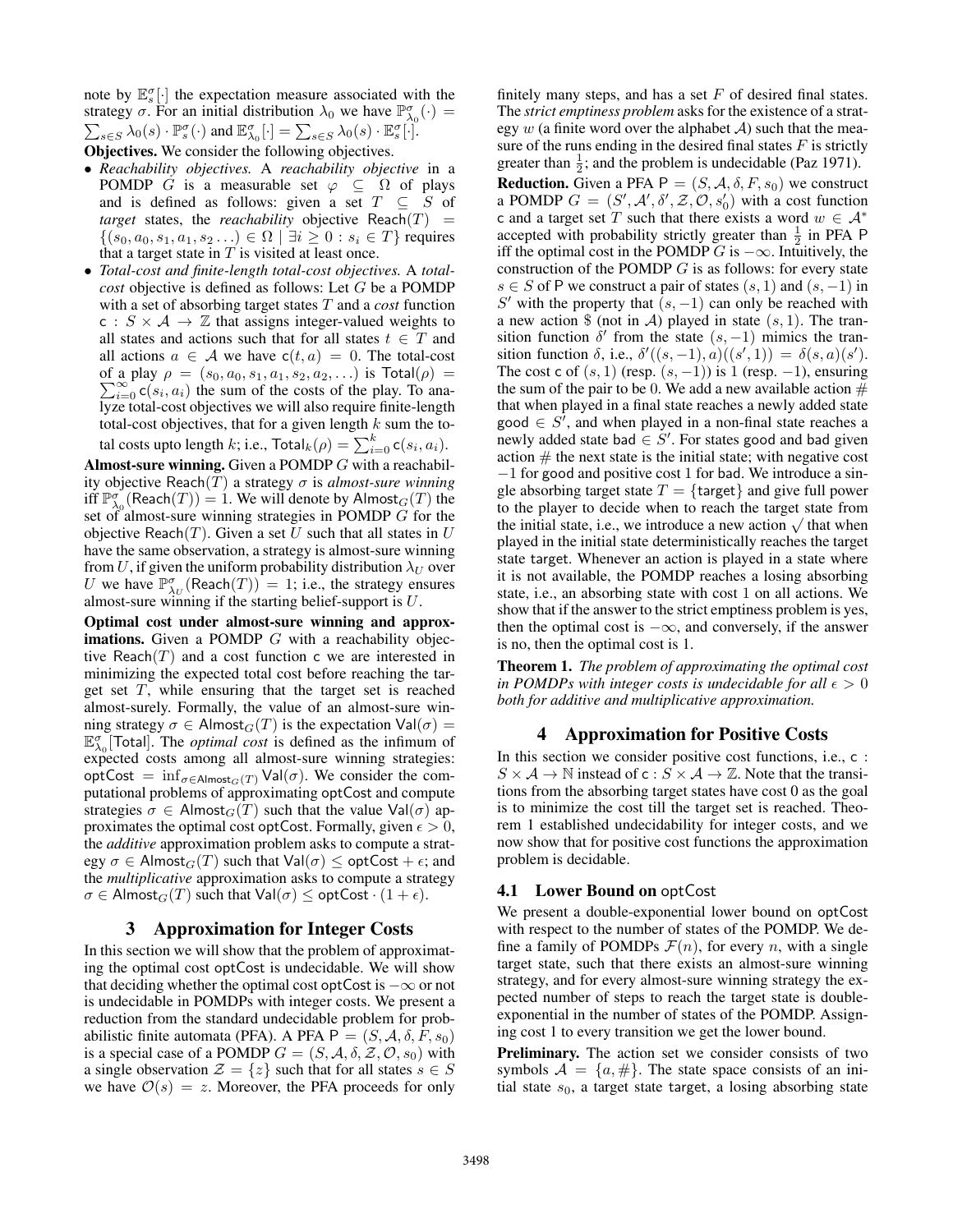bad and a set of n sub-POMDPs  $\mathcal{L}_i$  for  $1 \leq i \leq n$ . Every sub-POMDP  $\mathcal{L}_i$  consists of states  $Q_i$  that form a loop of  $p(i)$  states  $q_1^i, q_2^i, \ldots q_{p(i)}^i$ , where  $p(i)$  denotes the *i*-th prime number and  $q_1^i$  is the initial state of the sub-POMDP. For every state  $q_j^i$  (for  $1 \le j \le p(i)$ ) the transition function under action *a* moves the POMDP to the state  $q_{(j \mod p(i))+1}^i$  with probability  $\frac{1}{2}$  and to the initial state  $s_0$  with the remaining probability  $\frac{1}{2}$ . The action  $\#$  played in the state  $q_{p(i)}^i$  moves the POMDP to the target state target with probability  $\frac{1}{2}$  and to the initial state  $s_0$  with the remaining probability  $\frac{1}{2}$ . For every other state in the loop  $q_j^i$  such that  $1 \leq j < p(i)$  the POMDP moves under action  $\#$  to the losing absorbing state bad with probability 1. The losing state bad and the target state target are absorbing and have a self-loop under both actions with probability 1.

**POMDP family**  $\mathcal{F}(n)$ . Given an  $n \in \mathbb{N}$  we define the POMDP  $\mathcal{F}(n)$  as follows:

- The state space  $S = Q_1 \cup Q_2 \cup \ldots Q_n \cup \{s_0, \text{bad}, \text{target}\}\$ with initial state  $s_0$ .
- There are two available actions  $\mathcal{A} = \{a, \# \}.$
- The transition function is defined as follows: action  $\alpha$  in the initial state leads to bad with probability 1 and action # in the initial state leads with probability  $\frac{1}{n}$  to the initial state of the sub-POMDP  $\mathcal{L}_i$  for every  $1 \leq i \leq n$ . The transitions for the states in the sub-POMDPs are described in the previous paragraph.
- All the states in the sub-POMDPs  $\mathcal{L}_i$  have observation z. The remaining states  $s_0$ , bad, and target are visible.

The cost function c is as follows: the self-loop transitions at target have cost 0 and all other transitions have cost 1. An example of the construction for  $n = 2$  is depicted in Figure 1, where we omit the losing absorbing state bad and the transitions to bad for simplicity.

**Lemma 1.** *There exists a family*  $(\mathcal{F}(n))_{n\in\mathbb{N}}$  *of POMDPs of* size  $\mathcal{O}(p(n))$  for a polynomial p with a reachability objec*tive, such that there exists a polynomial* q *such that for every almost-sure winning strategy the expected total cost to reach the target state is at least*  $2^{2^{q(n)}}$ *.* 

## 4.2 Upper Bound on optCost

Almost-sure winning belief-supports. Let  $Belief(G)$  denote the set of all belief-supports in a POMDP G, i.e., Belief $(G) = \{U \subseteq S \mid \exists z \in \mathcal{Z} : U \subseteq \mathcal{O}^{-1}(z)\}.$ Since we will only consider belief-supports, for brevity we call them beliefs in the sequel of this section. Let Belief<sub>Win</sub> $(G, T)$  denote the set of almost-sure winning beliefs, i.e., Belief<sub>Win</sub> $(G, T) = \{U \in$  Belief $(G)$ there exists an almost-sure winning strategy from  $U$  }, i.e., there exists an almost-sure winning strategy with initial uniform distribution  $\lambda_U$  over U.

**Restricting to** Belief<sub>Win</sub> $(G, T)$ . In the sequel w.l.o.g. we will restrict ourselves to beliefs in Belief<sub>Win</sub> $(G, T)$ : since from beliefs outside Belief<sub>Win</sub> $(G, T)$  there exists no almostsure winning strategy, all almost-sure winning strategies with starting beliefs in Belief<sub>Win</sub> $(G, T)$  will ensure that beliefs not in Belief<sub>Win</sub> $(G, T)$  are never reached.



Figure 1: POMDP  $\mathcal{F}(2)$ 

**Belief updates.** Given a belief  $U \in$  Belief(G), an action  $a \in$ A, and an observation  $z \in \mathcal{Z}$  we denote by  $\hat{\mathsf{Update}}(U, z, a)$ the updated belief. Formally, the set  $Update(U, z, a)$  is defined as follows:  $\mathsf{Update}(U, z, a) = \bigcup_{s' \in U} \mathrm{Supp}(\delta(s', a)) \cap$  $\mathcal{O}^{-1}(z)$ . The set of beliefs reachable from U by playing an action  $a \in A$  is denoted by Update(U, a). Formally,  $\mathsf{Update}(U, a) \;=\; \{U' \;\subseteq\; S\;\mid\; \exists z \;\in\; \mathcal{Z} \;:\; U' \;=\; \; \}$ Update $(U, z, a)) \wedge U' \neq \emptyset$ .

Allowed actions. Given a POMDP G and a belief  $U \in$ Belief<sub>Win</sub> $(G, T)$ , we consider the set of actions that are guaranteed to keep the next belief U' in Belief<sub>Win</sub>( $G, T$ ) and refer these actions as *allowed or safe*. A framework that restricts playable actions was also considered in (Carvalho and Teichteil-Königsbuch 2013), however, the allowed actions need to be specified as a part of the input. In comparison we show how to compute with respect to the reachability objective the set of allowed actions for the optimal reachability. Formally we consider the set of allowed actions as follows: Given a belief  $U \in \text{Belief}_{\text{Win}}(G, T)$  we define  $\text{Allow}(U) =$  $\{a \in \mathcal{A} \mid \forall U' \in \mathsf{Update}(U,a) : U' \in \mathsf{Belief}_{\mathsf{Win}}(G,T)\}.$ We show that almost-sure winning strategies must only play allowed actions. An easy consequence of the lemma is that for all beliefs U in Belief<sub>Win</sub> $(G, T)$ , there is always an allowed action. For an illustrative example see Example 1 in (Chatterjee et al. 2014).

Lemma 2. *Given a POMDP with a reachability objective* Reach(T), consider a strategy  $\sigma$  and a starting be*lief in* Belief<sub>Win</sub> $(G, T)$ *. Given*  $\sigma$ *, if for a reachable belief*  $U \in \text{Belief}_{\text{Win}}(G, T)$  *the strategy*  $\sigma$  *plays an action not in*  $\mathsf{Allow}(U)$  with positive probability, then  $\sigma$  is not almost-sure *winning for the reachability objective.*

Corollary 1. For all  $U \in$  Belief<sub>Win</sub> $(G, T)$  we have *Allow* $(U) \neq \emptyset$ *.* 

The strategy σ**Allow**. We consider a *belief-based stationary* (for brevity belief-based) strategy  $\sigma_{\text{Allow}}$  as follows: for all beliefs U in Belief<sub>Win</sub> $(G, T)$ , the strategy plays uniformly at random all actions from  $\mathsf{Allow}(U)$ .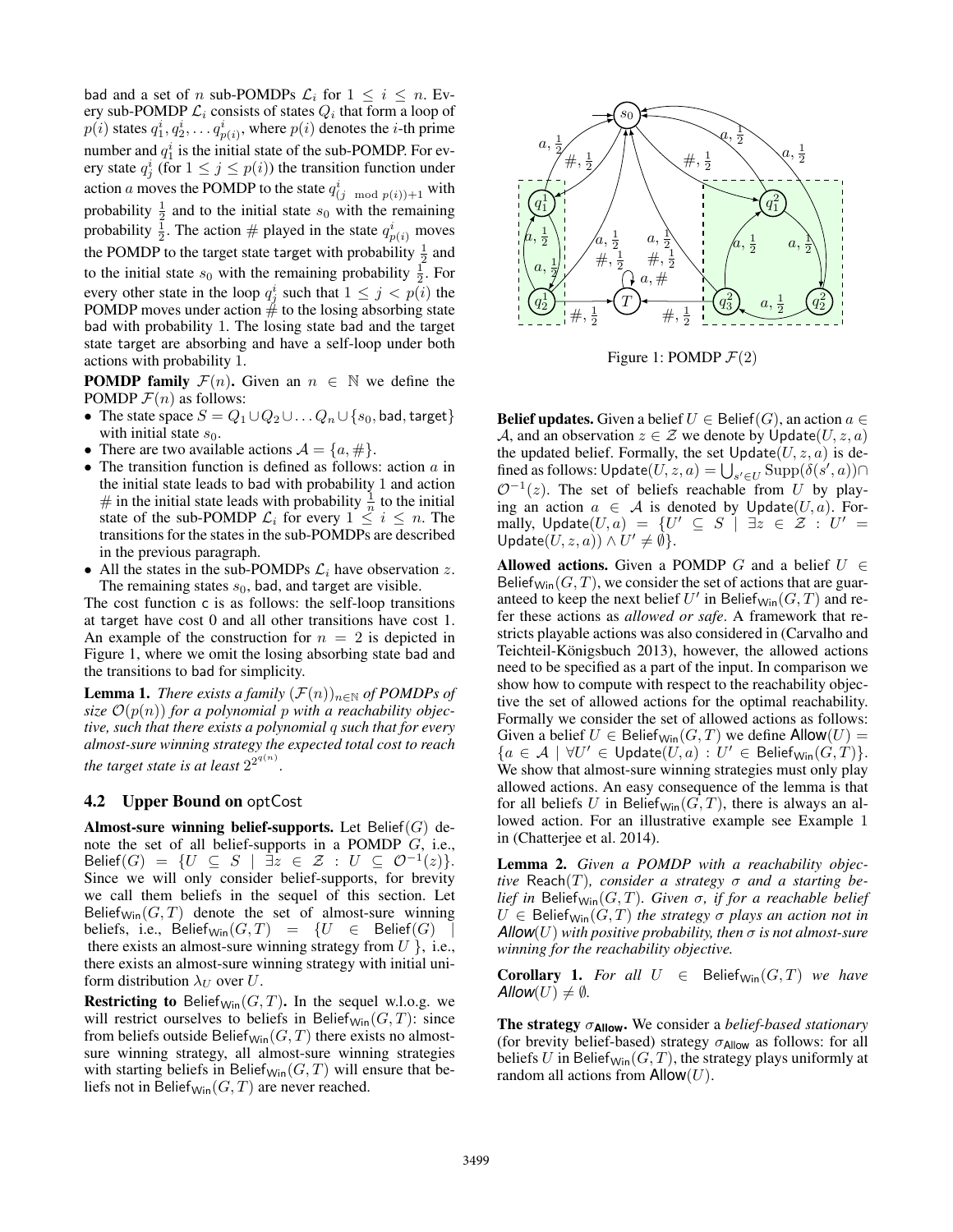Lemma 3. *The belief-based strategy* σ*Allow is an almostsure winning strategy for all beliefs*  $U \in$  Belief<sub>Win</sub> $(G, T)$ *for the objective* Reach(T)*.*

Remark 1 (Computation of σ**Allow**). *It follows from Lemma 3 that the strategy* σ*Allow can be computed by computing the set of almost-sure winning states in the* belief MDP*. The belief MDP is a perfect-observation MDP where states are beliefs of the original POMDP, and given an action, the next state is obtained according to the belief updates. The strategy* σ*Allow can be obtained by computing the set of almost-sure winning states in the belief MDP, and for discrete graph algorithms to compute almost-sure winning states in perfect-observation MDPs see (Courcoubetis and Yannakakis 1995; Chatterjee and Henzinger 2011).*

Upper bound. We now establish a double-exponential upper bound on optCost, matching our lower bound from Lemma 1. We have that  $\sigma_{\text{Allow}} \in \text{Almost}_G(T)$ . Hence we have  $Val(\sigma_{Allow}) \geq \inf_{\sigma \in Allmost_G(T)} Val(\sigma) = optCost.$ Once  $\sigma_{\text{Allow}}$  is fixed, since the strategy is belief-based (i.e., depends on the subset of states) we obtain an exponential size Markov chain. It follows that the expected hitting time to the target set is at most double exponential.

Lemma 4. *Given a POMDP G with n states, let*  $c_{\text{max}}$  *denote the maximal value of the cost of all transitions. There is a polynomial function q such that*  $\mathsf{optCost} \leq 2^{2^{q(n)}} \cdot \mathsf{c}_{\max}$ .

## 4.3 Optimal finite-horizon strategies

Our algorithm for approximation of optCost will use algorithms for optimizing the finite-horizon costs. We first recall the construction of the optimal finite-horizon strategies that minimizes the expected total cost in POMDPs for length  $k$ .

Information state. For minimizing the expected total cost, strategies based on information states are sufficient (Sondik 1971). An *information state* b is defined as a probability distribution over the set of states, where for  $s \in S$  the value  $b(s)$ denotes the probability of being in state s. We denote by  $H$ the set of information states. Given an information state  $b$ , an action  $a$ , an observation  $z$ , computing the resulting information state  $b'$  is straightforward, see (Cassandra 1998).

Value-iteration algorithm. For a POMDP the finitehorizon value-iteration algorithm works on the information states. Let  $\psi(b, a)$  denote the probability distribution over the information states given that action  $a$  was played in the information state  $b$ . The cost function  $c'$ :  $H \times A \rightarrow \mathbb{N}$  that maps every pair of an information state and an action to a positive real-valued cost is defined as follows:  $c'(b, a) = \sum_{s \in S} b(s) \cdot c(s, a)$ . The resulting equation for finite-horizon value-iteration algorithm for POMDPs is as follows:  $V_0^*(b) = 0$  and  $V_n^*(b) =$  $\min_{a \in \mathcal{A}} \left[ \mathsf{c}'(b, a) + \sum_{b' \in \mathcal{H}} \psi(b, a)(b') V_{n-1}^*(b') \right].$ 

The optimal strategy  $\sigma_k^{\text{FO}}$  and  $\sigma_k^*$ . In our setting we modify the standard finite-horizon value-iteration algorithm by restricting the optimal strategy to play only allowed actions and restrict it only to beliefs in the set Belief<sub>Win</sub> $(G, T)$ . The equation for the value-iteration algorithm is defined as follows:  $V_0^*(b) = 0$  and  $V_n^*(b) =$ 

$$
\min_{a \in \text{Allow}(\text{Supp}(b))} \left[ \mathsf{c}'(b, a) + \sum_{b' \in \mathcal{H}} \psi(b, a)(b') V_{n-1}^*(b') \right].
$$

We obtain a strategy  $\sigma_k^{\text{FO}}$  that is finite-horizon optimal for length k (here FO stands for finite-horizon optimal) from the above equation. Given  $\sigma_k^{\text{FO}}$ , we define a strategy  $\sigma_k^*$  as follows: for the first k steps, the strategy  $\sigma_k^*$  plays as the strategy  $\sigma_k^{\text{FO}}$ , and after the first k steps the strategy plays as the strategy  $\sigma$ Allow.

**Lemma 5.** For all  $k \in \mathbb{N}$  the strategy  $\sigma_k^*$  is almost-sure *winning for the reachability objective* Reach(T)*.*

Note that the only restriction in the construction of the strategy  $\sigma_k^{\text{FO}}$  is that it must play only allowed actions, and since almost-sure winning strategies only play allowed actions (by Lemma 2) we have the following result. Note that since in the first k steps  $\sigma_k^*$  plays as  $\sigma_k^{\text{FO}}$  we have Lemma 6 and Proposition 1.

**Lemma 6.** For all  $k \in \mathbb{N}$ ,  $\mathbb{E}_{\lambda_0}^{\sigma_k^*}$  [Total<sub>k</sub>] =  $\inf_{\sigma \in \mathsf{Almost}_G(T)} \mathbb{E}_{\lambda_0}^{\sigma}[\mathsf{Total}_k].$ 

 $\textbf{Proposition 1. } \textit{For all } k \in \mathbb{N}, \, \mathbb{E}_{\lambda_0}^{\sigma_k^*}[\text{Total}_k] = \mathbb{E}_{\lambda_0}^{\sigma_k^{\text{FO}}}[\text{Total}_k].$ 

#### 4.4 Approximation algorithm

We now show that for all  $\epsilon > 0$  there exists a bound k such that the strategy  $\sigma_k^*$  approximates optCost within  $\epsilon$ . First we consider an upper bound on optCost.

**Bound**  $U_{\text{Allow}}$ **.** We consider an upper bound  $U_{\text{Allow}}$  on the expected total cost of the strategy  $\sigma_{\text{Allow}}$  starting in an arbitrary state  $s \in U$  with the initial belief  $U \in \text{Belief}_{\text{Win}}(G, T)$ . Given a belief  $U \in$  Belief<sub>Win</sub> $(G, T)$  and a state  $s \in$ U let  $T_{\text{Allow}}(s, U)$  denote the expected total cost of the strategy  $\sigma_{\text{Allow}}$  starting in the state s with the initial belief U. Then the upper bound is defined as  $U_{\text{Allow}}$  =  $\max_{U\in\mathsf{Belief}_{\mathsf{Win}}(G,T),s\in U}\mathit{T}_\mathsf{Allow}(s,U).$  As the strategy  $\sigma_\mathsf{Allow}$ is in Almost $_G(T)$ , the value  $\mathcal{U}_{\text{Allow}}$  is also an upper bound for the optimal cost optCost. By Lemma 4,  $U_{\text{Allow}}$  is at most double exponential in the size of the POMDP.

**Lemma 7.** We have optCost  $\leq U_{\text{Allow}}$ .

Let  $\mathcal{E}_k$  denote the event of reaching the target set within  $k$ steps, i.e.,  $\mathcal{E}_k = \{(s_0, a_0, s_1, \ldots) \in \Omega \mid \exists i \leq k : s_i \in T\};\$ and  $\overline{\mathcal{E}}_k$  the complement of the event  $\mathcal{E}_k$ .

**Lemma 8.** *For*  $k \in \mathbb{N}$  *consider the strategy*  $\sigma_k^*$  *that is obtained by playing an optimal finite-horizon strategy* σ FO k *for* k steps, followed by strategy  $\sigma_{\text{Allow}}$ *. Let*  $\alpha_k = \mathbb{P}^{\sigma_k^*}_{\lambda_0}(\overline{\mathcal{E}}_k)$  de*note the probability that the target set is not reached within*  $\mathit{the\, first\, k\, steps, \, then\, \mathbb{E}^{\sigma_k^*}_{\lambda_0}[\text{Total}]\leq \mathbb{E}^{\sigma_k^*}_{\lambda_0}[\text{Total}_k]+\alpha_k\!\cdot\! \mathcal{U}_{\textit{Allow}}.}$ **Lemma 9.** *For*  $k \in \mathbb{N}$  *consider the strategy*  $\sigma_k^*$  *and*  $\alpha_k$  *(as defined in Lemma 8). The following assertions hold:*

$$
(1) \ \mathbb{E}_{\lambda_0}^{\sigma_k^*}[\text{Total}_k] \leq \text{optCost}; \quad \text{and} \quad (2) \ \alpha_k \leq \frac{\text{optCost}}{k}.
$$

Approximation algorithms. Our approximation algorithm is presented as Algorithm 1.

Correctness and bound on iterations. The correctness follows from Lemma 8 and Lemma 9; and it also follows that  $k \geq \frac{u_{\text{allow}}^2}{\epsilon}$  ensures that the algorithm stops both for additive and multiplicative approximation.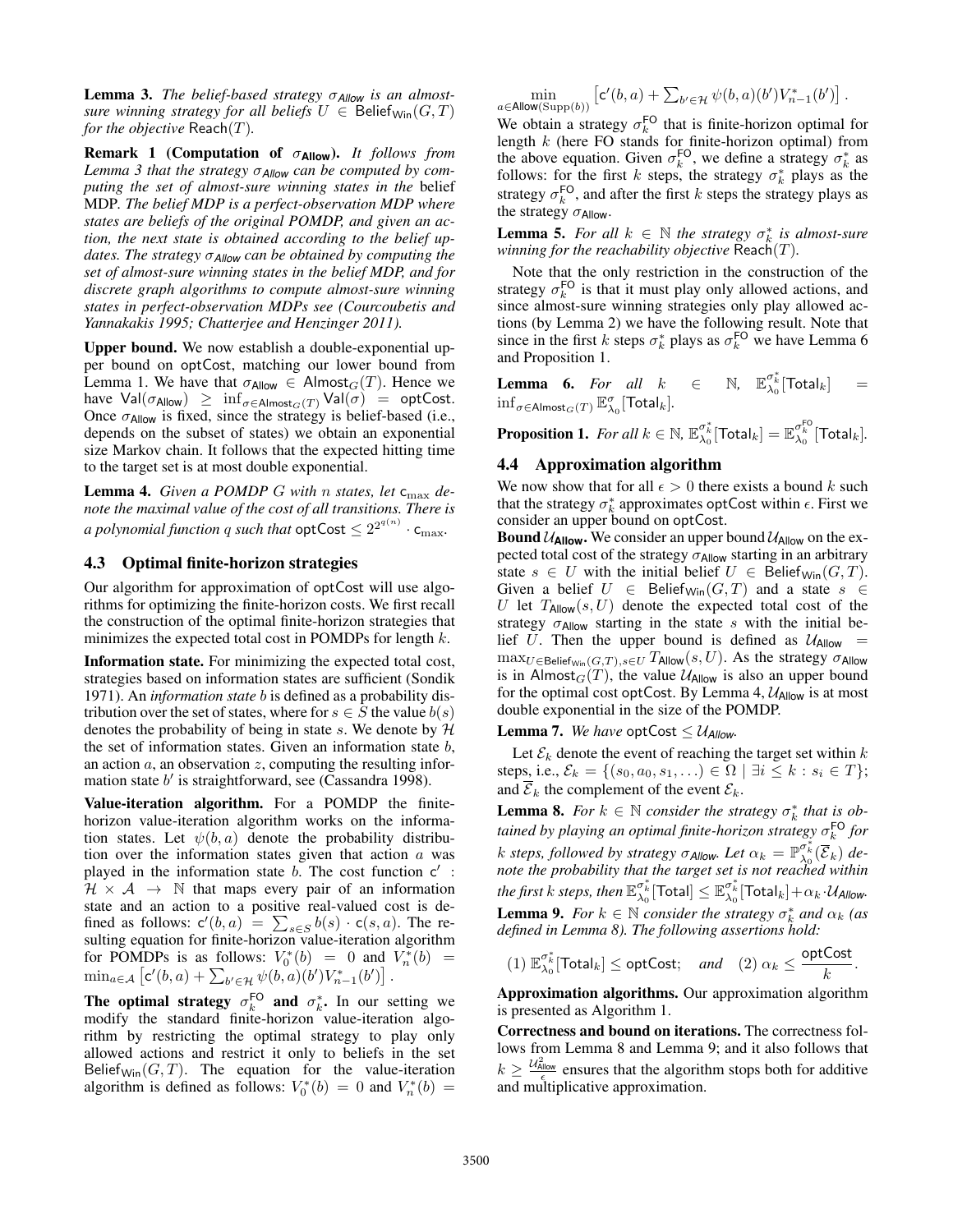| Example               | Costs                | $ S ,  \mathcal{A} ,  \mathcal{Z} $ | $\sigma$ Allow COMP.   | <b>Exact</b> $\epsilon = 0.1$ |        |       | Approx. |        |        | <b>RTDP-Bel</b> |          |        |
|-----------------------|----------------------|-------------------------------------|------------------------|-------------------------------|--------|-------|---------|--------|--------|-----------------|----------|--------|
|                       |                      |                                     |                        | Iter.                         | Time   | Val.  | Time    | Trials | Val.   | Time            | Trials   | Val.   |
| Cheese maze - small   | $\{1\}$<br>$\{1,2\}$ | 12, 4, 8                            | $0.27 \cdot 10^{-3}$ s |                               | 0.54s  | 4.6   | 0.06s   | 12k    | 4.6    |                 | $\times$ |        |
|                       |                      |                                     |                        | 8                             | 0.62s  | 7.2   | 0.06s   | 12k    | 7.2    |                 | $\times$ |        |
| Cheese maze - large   | ${1}$<br>${1, 2}$    | 16, 4, 8                            | $0.57 \cdot 10^{-3}$ s | 9                             | 12.18s | 6.4   | 0.29s   | 12k    | 6.4    |                 | $\times$ |        |
|                       |                      |                                     |                        | 12                            | 16.55s | 10.8  | 0.3s    | 12k    | 10.8   |                 | $\times$ |        |
| Grid                  | ${1}$<br>$\{1,2\}$   | 11, 4, 6                            | $0.47 \cdot 10^{-3}$ s | 6                             | 0.33s  | 3.18  | 0.2s    | 12k    | 3.68   |                 | $\times$ |        |
|                       |                      |                                     |                        | 10                            | 4.21s  | 5.37  | 0.21s   | 12k    | 5.99   |                 | $\times$ |        |
| Robot movement - det. | $\{1\}$<br>$\{1,2\}$ | 15, 3, 11                           | $0.43 \cdot 10^{-3}$ s | 9                             | 5.67s  | 7.0   | 0.08s   | 12k    | 7.0    |                 | $\times$ |        |
|                       |                      |                                     |                        | 8                             | 5.01s  | 10.0  | 0.08s   | 12k    | 10.0   |                 | $\times$ |        |
| Robot movement - ran. | ${1}$<br>${1, 2}$    | 15, 3, 11                           | $0.52 \cdot 10^{-3}$ s | 10                            | 6.64s  | 7.25  | 0.08s   | 12k    | 7.25   |                 | $\times$ |        |
|                       |                      |                                     |                        | 10                            | 6.65s  | 10.35 | 0.04s   | 12k    | 10.38  |                 | $\times$ |        |
| Hallway               | ${1}$                | 61, 5, 22                           | $0.32 \cdot 10^{-1}$ s | Timeout 20m.                  |        |       | 283.88s | 12k    | 6.09   | 282.47s         | 12k      | 6.26   |
| Hallway 2             | ${1}$                | 94, 5, 17                           | $0.58 \cdot 10^{-1}$ s | Timeout 20m.                  |        |       | 414.29s | 14k    | 4.69   | 413.21s         | 14k      | 4.46   |
| RockSample[4,4]       | $\{1, 50, 100\}$     | 257, 9, 2                           | 0.05s                  | Timeout 20m.                  |        |       | 61.23s  | 20k    | 542.49 | 61.29s          | 20k      | 546.73 |
| RockSample[5,5]       | $\{1, 50, 100\}$     | 801, 10, 2                          | 0.26s                  | Timeout 20m.                  |        |       | 99.13s  | 20k    | 159.39 | 98.44s          | 20k      | 161.07 |
| RockSample[5,7]       | $\{1, 50, 100\}$     | 3201, 12, 2                         | 4.44s                  | Timeout 20m.                  |        |       | 427.94s | 20k    | 6.02   | 422.61s         | 20k      | 6.14   |
| RockSample[7,8]       | $\{1, 50, 100\}$     | 12545, 13, 2                        | 78.83s                 | Timeout 20m.                  |        |       | 1106.2s | 20k    | 6.31   | 1104.53s        | 20k      | 6.39   |

Table 1: Experimental results



Theorem 2. *In POMDPs with positive costs, the additive and multiplicative approximation problems for the optimal cost* optCost *are decidable. Algorithm 1 computes the approximations using finite-horizon optimal strategy computations and requires at most double-exponentially many iterations; and there exists POMDPs where double-exponentially many iterations are required.*

Remark 2. *Though the theoretical upper bound* k *on the number of iterations*  $\frac{u_{\text{Aloow}}^2}{\epsilon}$  is double exponential in the worst *case, in practical examples of interest the stopping criteria could be satisfied in fewer iterations.*

## 5 Experimental Results

We have implemented Algorithm 1: our algorithm first implements  $\sigma_{\text{Allow}}$  computation; and for the finite-horizon value iteration (Step 3 of Algorithm 1) we implement two approaches. The first is the exact finite-horizon value iteration using a modified version of POMDP-Solve (Cassandra 2005); and the second is an approximate finite-horizon value iteration using a modified version of RTDP-Bel (Bonet and Geffner 2009); and in both cases our straightforward modification is that the computation of the finite-horizon value iteration is restricted to allowed actions and almost-sure winning beliefs. We experimented on several well-known ex-

amples of POMDPs. The POMDP examples we considered are as follows: (A) We experimented with the *Cheese maze* POMDP example which was studied in (McCallum 1992; Dutech 2000; Littman, Cassandra, and Kaelbling 1995; McCracken and Bowling 2005). Along with the standard example, we considered a larger maze version; and two cost functions: one that assigns cost 1 to all transitions and the other where the movement on the baseline is assigned cost 2. (B) We considered the *Grid* POMDP studied in (Russell et al. 1995; Littman, Cassandra, and Kaelbling 1995; Parr and Russell 1995; McCracken and Bowling 2005). We considered two cost functions: one where all costs are 1 and the other where transitions in narrow areas are assigned cost 2. (C) We experimented with the robot navigation problem POMDP introduced in (Littman, Cassandra, and Kaelbling 1995), where we considered both deterministic transitions and a randomized version. We also considered two cost functions: one where all costs are 1 and the other where turning is assigned cost 2. (D) We consider the Hallway example from (Littman, Cassandra, and Kaelbling 1995; Spaan 2004; Smith and Simmons 2004; Bonet and Geffner 2009). (E) We consider the RockSample example from (Bonet and Geffner 2009; Smith and Simmons 2004).

*Discussion on Experimental results.* Our experimental results are shown in Table 1, where we compare our approach to RTDP-Bel (Bonet and Geffner 2009). Other approaches such as SARSOP (Kurniawati, Hsu, and Lee 2008), anytime POMDP (Pineau et al. 2003), ZMDP (Smith and Simmons 2004) are for discounted setting, and hence are different from our approach. The RTDP-Bel approach works only for Goal-POMDPs where from every state the goal states are reachable, and our first five examples do not fall into this category. For the five examples, both of our exact and approximate implementation work very efficiently. For the other larger examples, the exact method does not work since POMDP-Solve cannot handle large POMDPs, whereas our approximate method gives comparable result to RTDP-Bel. For the exact computation, we consider multiplicative approximation with  $\epsilon = 0.1$  and report the number of itera